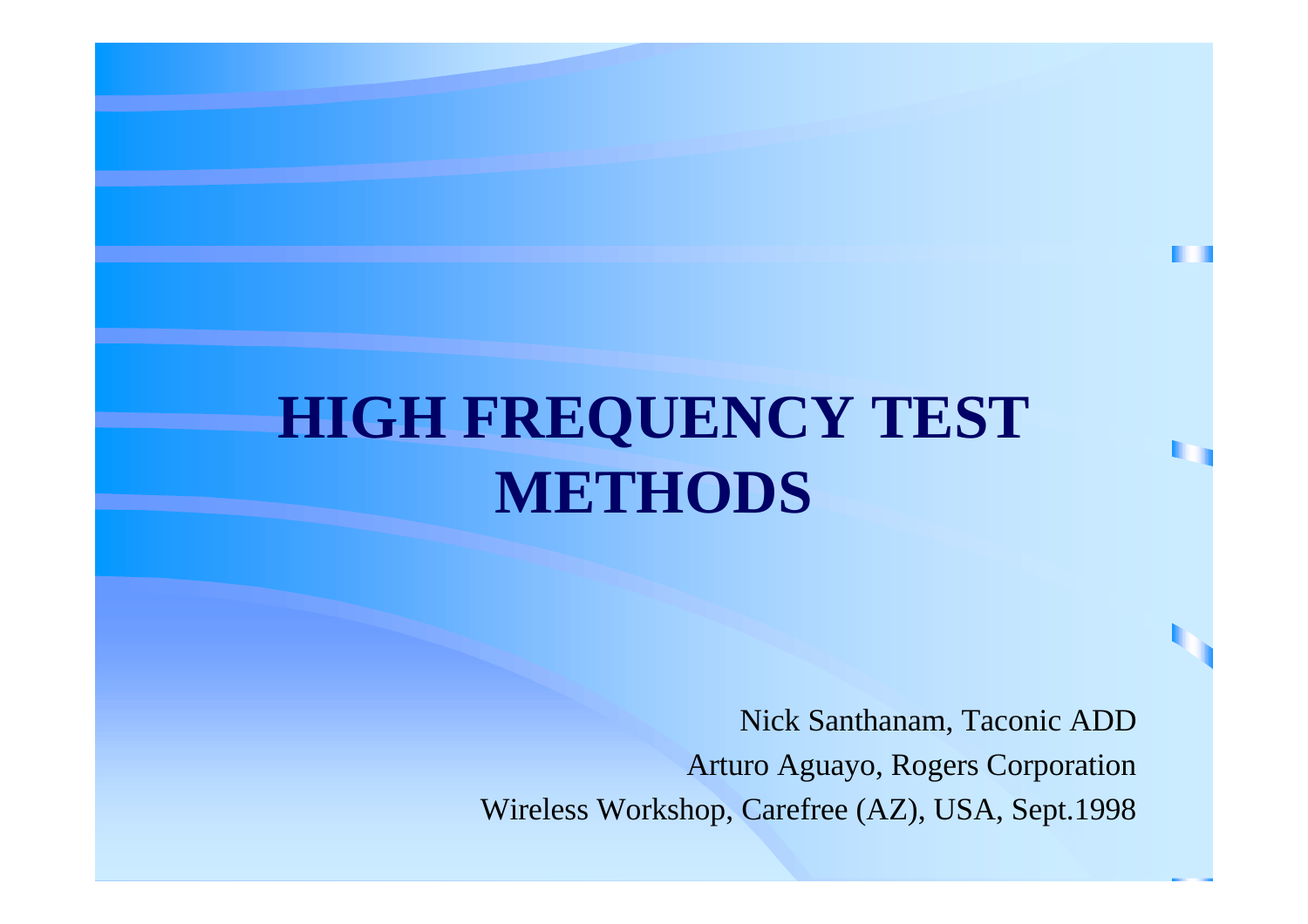## **1 MHz TWO FLUID CELL METHOD**

- Uses two fluids, air and silicone fluid
- Measures capacitance of air, air + sample, silicone fluid and silicone fluid + sample
- Measures conductance of silicone fluid and silicone fluid + sample
- DK and Df calculated from the above variables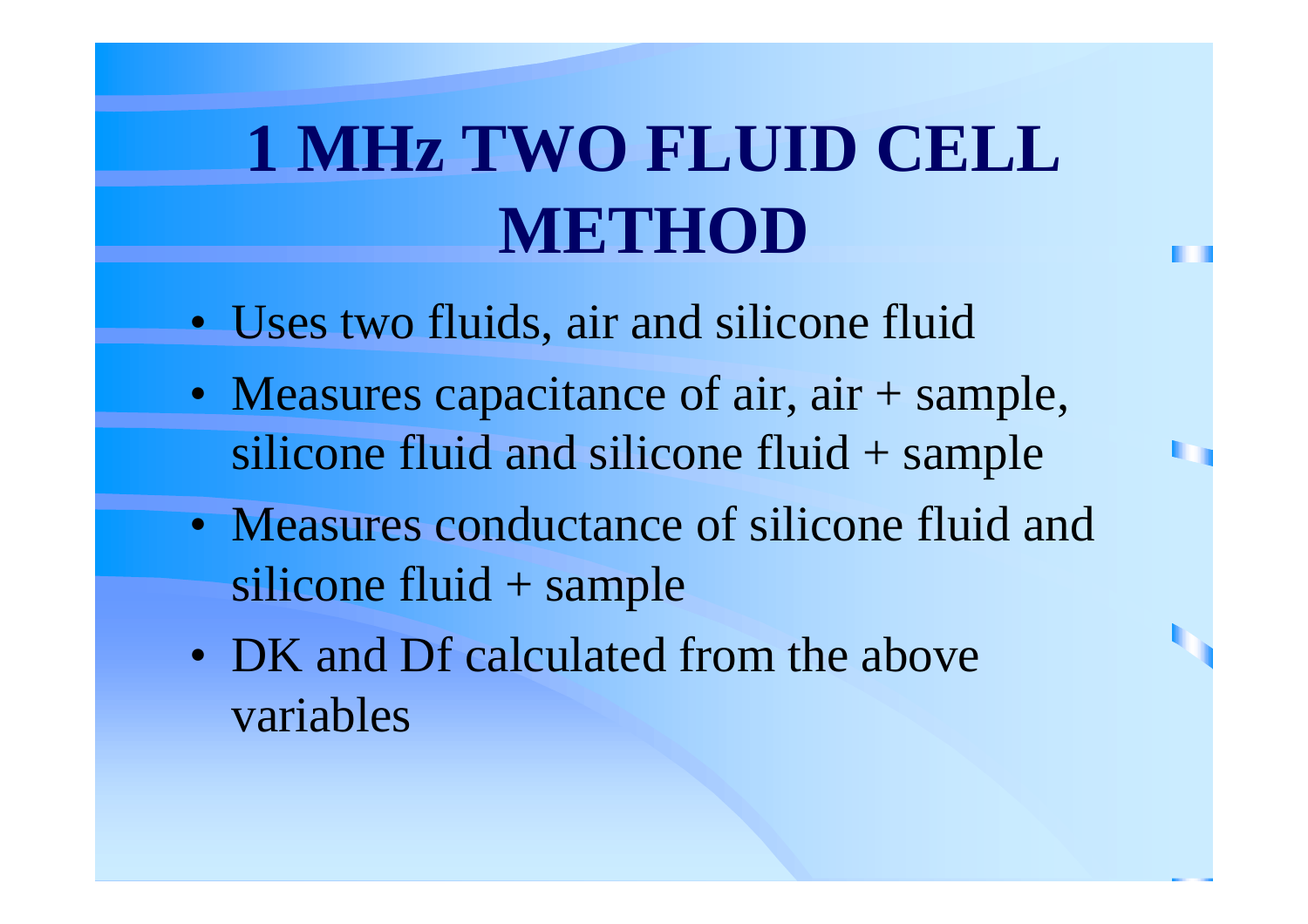## **1 MHz TWO FLUID CELL TEST METHOD**

- Test fixture independent of thickness or DK
- Excellent reproducibility, very quick, helpful in "ball parking" DK and Df
- Eliminates/Minimizes operator error
- Excellent test method for PTFE-Laminates.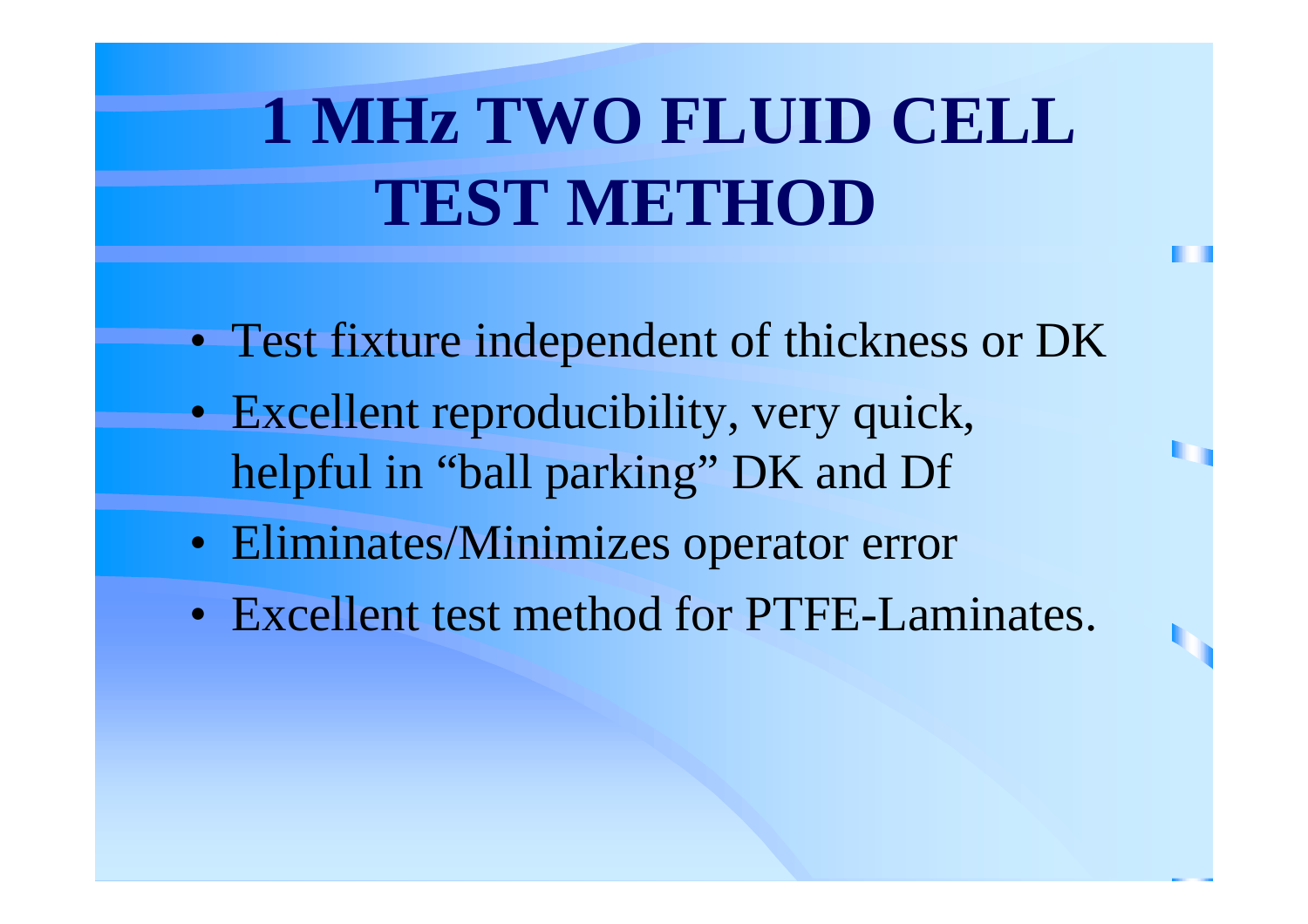### **1 MHz Two Fluid Cell Test Method**

 $\varepsilon_r = (1.0058)$  \* (C1 + (C3-C1)\*(C2-C1)\*C4) C1 (C3-C1)\*C4-(C4-C2)\*C3

 $\text{Tan}\delta =$  G2 +( $\epsilon_r$  \*0.99942\*C1-C4) \* (G2 - G1 ) 6.2832\*C4 (C4-C2) (6.2832\*C4) (6.2832\*C2

 $Cl = Capacitance$  of Air

C2 = Capacitance of Silicone Fluid

 $C3 =$ Capacitance of Air + Sample

 $C4 =$  Capacitance of Silicone Fluid + Sample

G1= Conductance of Silicone Fluid

 $G2 =$  Conductance of Silicone Fluid  $+$  Sample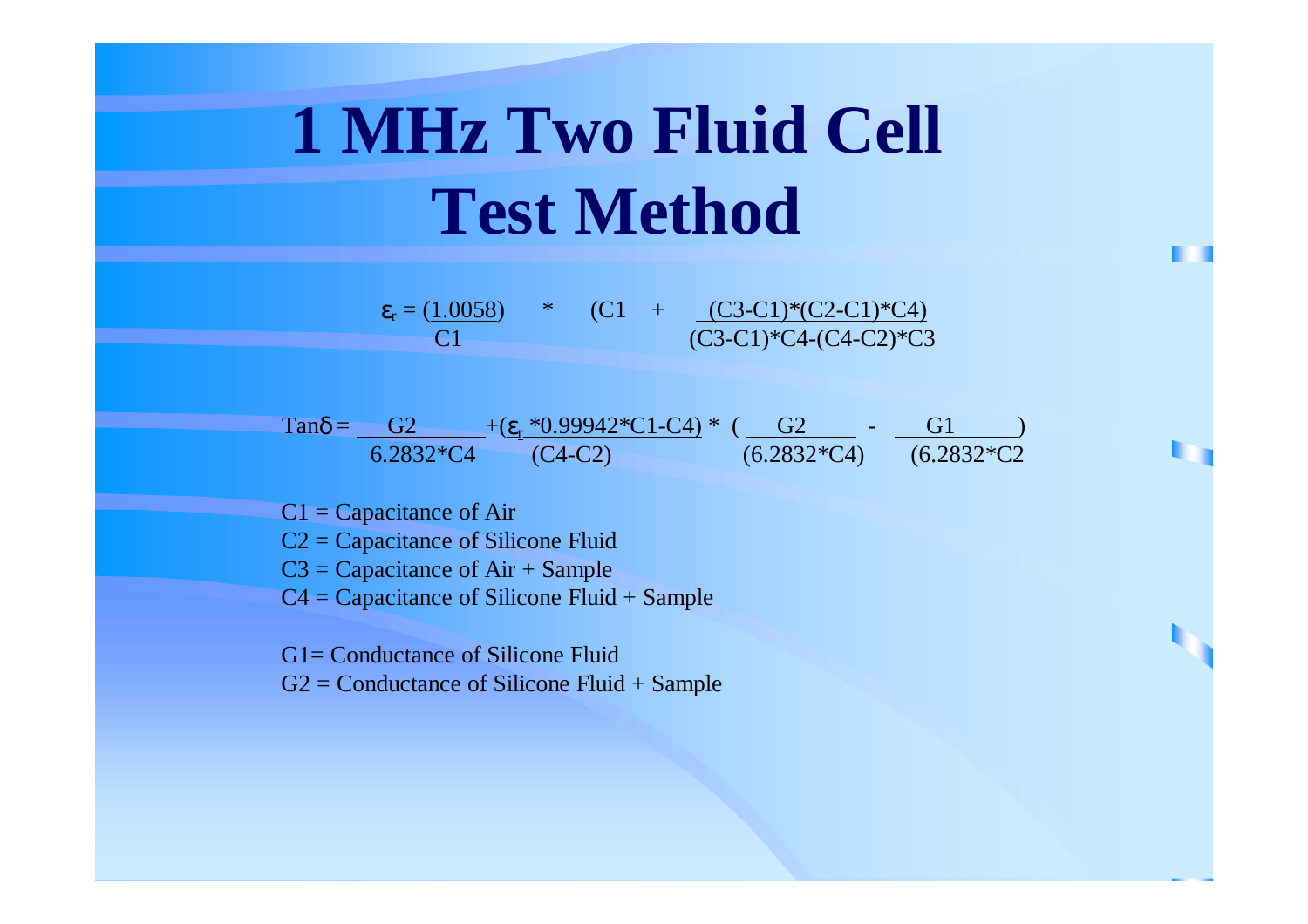# **1 MHz TWO FLUID CELL TEST METHOD (Contd.)**

- Not suitable for non-pure PTFE products due to oil absorbance and dipolarization due to polar molecules and interfacial polarization due to inhomogeneities of the material.
- Not suitable if DK and Df of material is a function of frequency.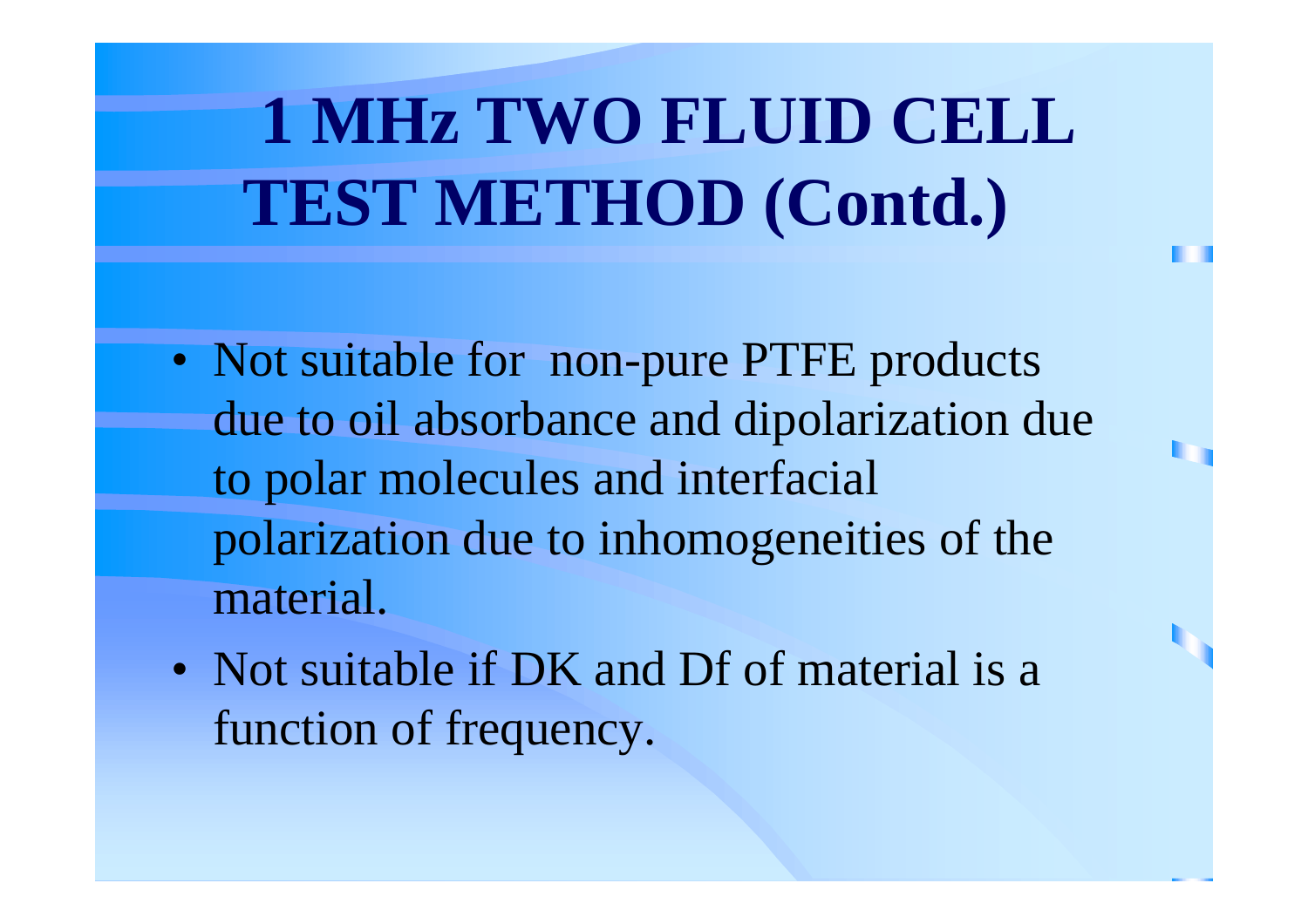

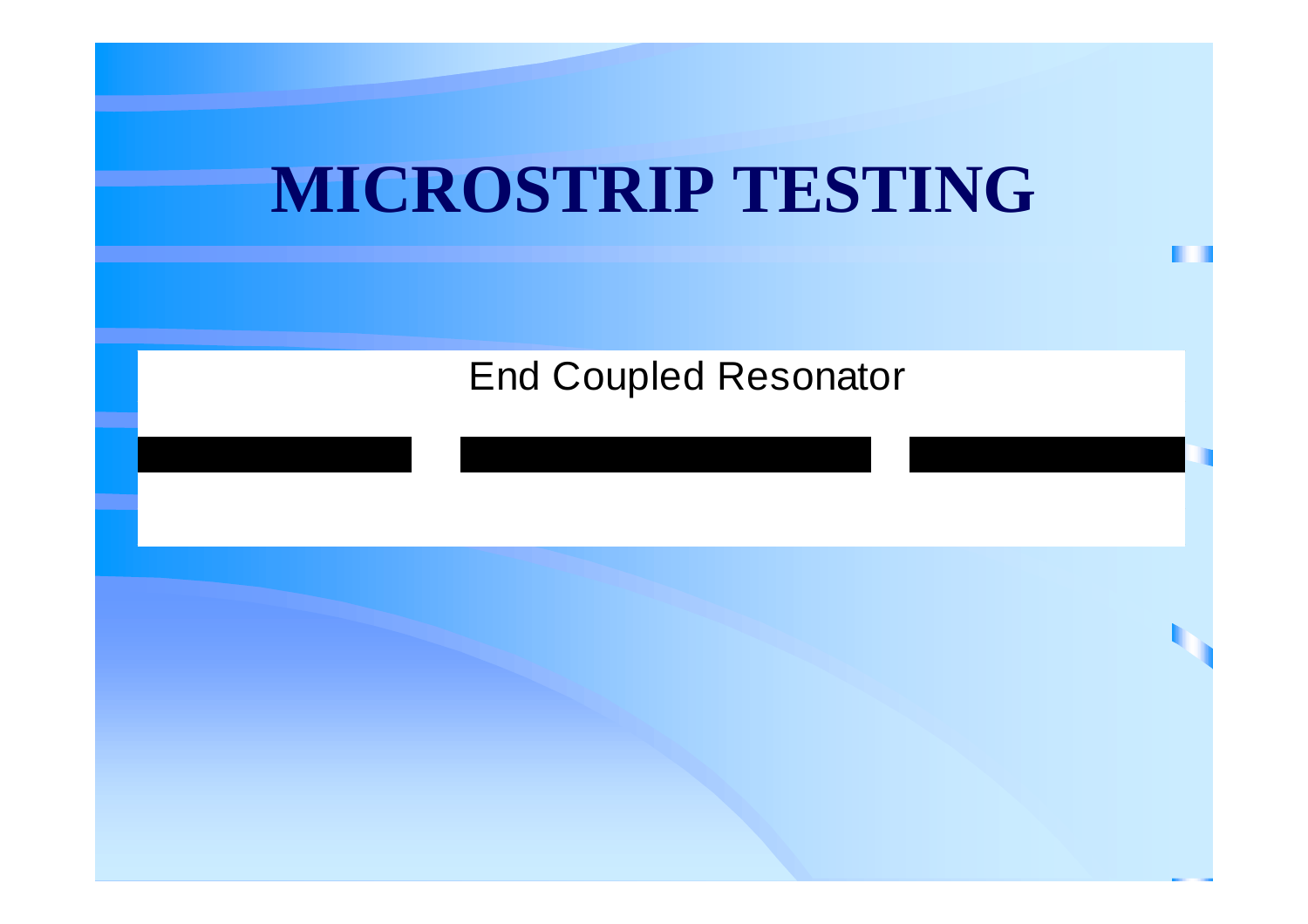- Utilizes imaged resonator pattern on the actual material
- The dimensions of the pattern depend on DK, dielectric thickness, resonant frequency and impedance of the line (50 Ohms)
- The resonant frequency, bandwidth and the electrical length is used to determine DK and Df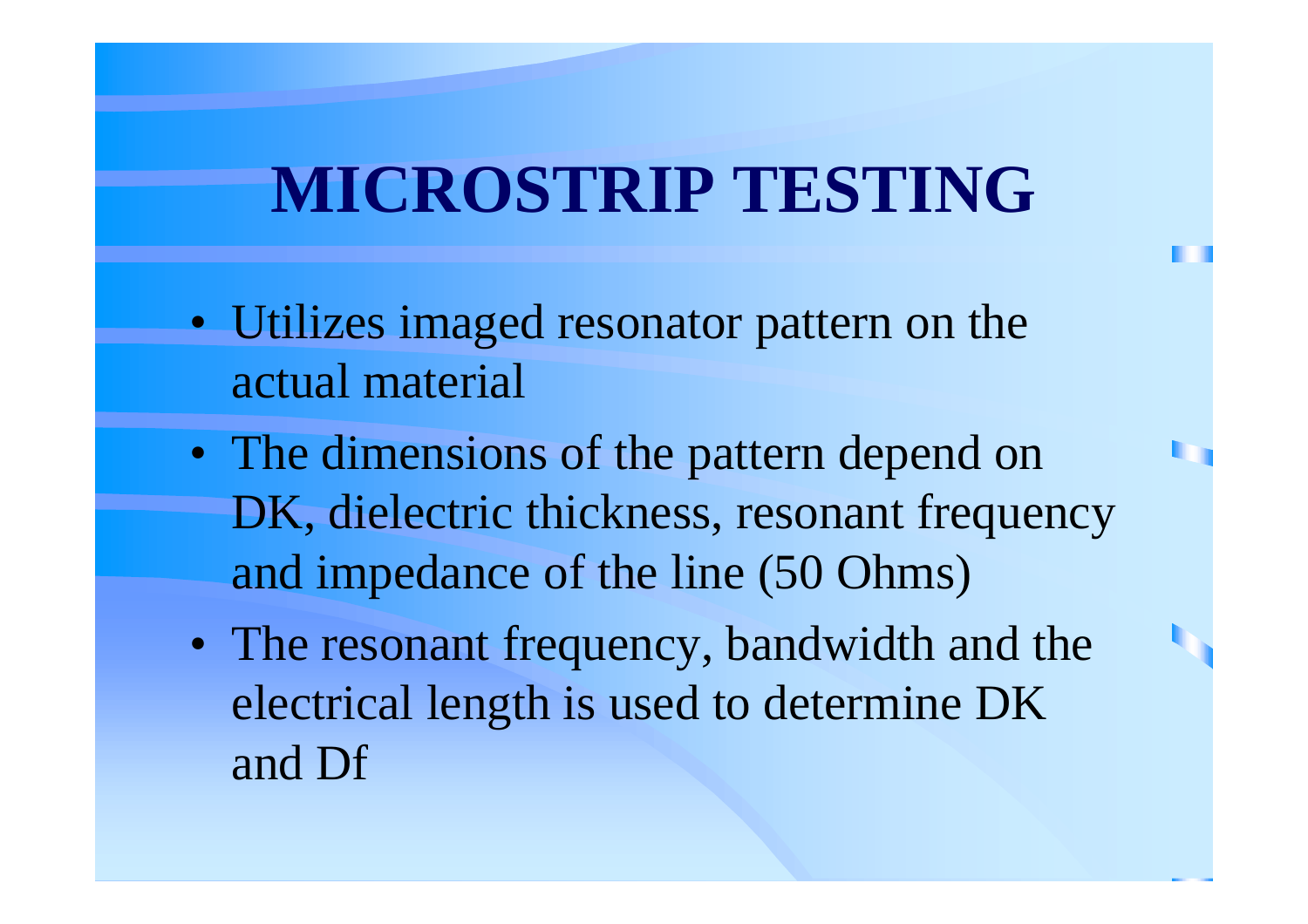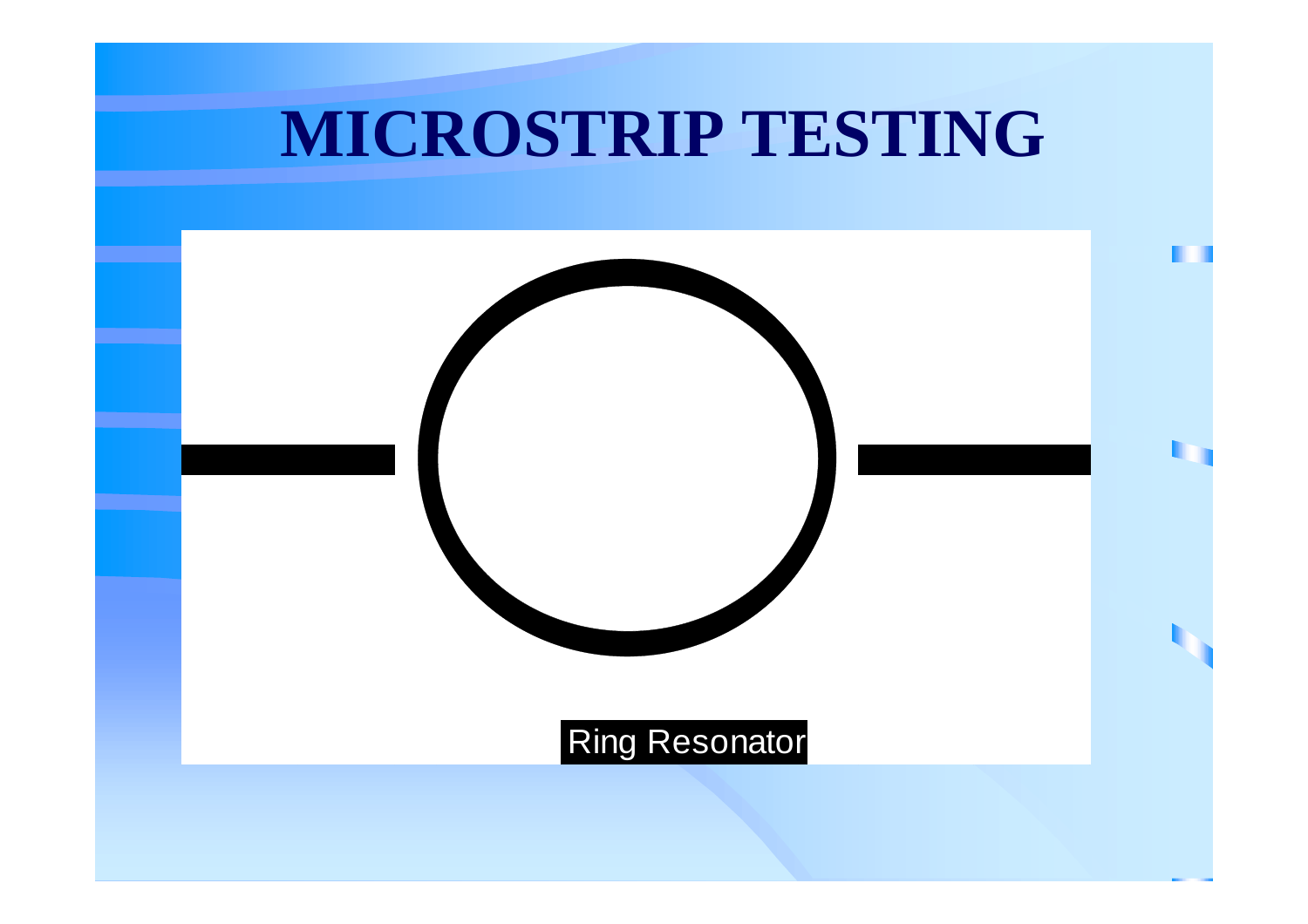- Excellent correlation between test results and actual application
- Only test capable of measuring insertion losses
- Capable of testing the effect of copper on electrical properties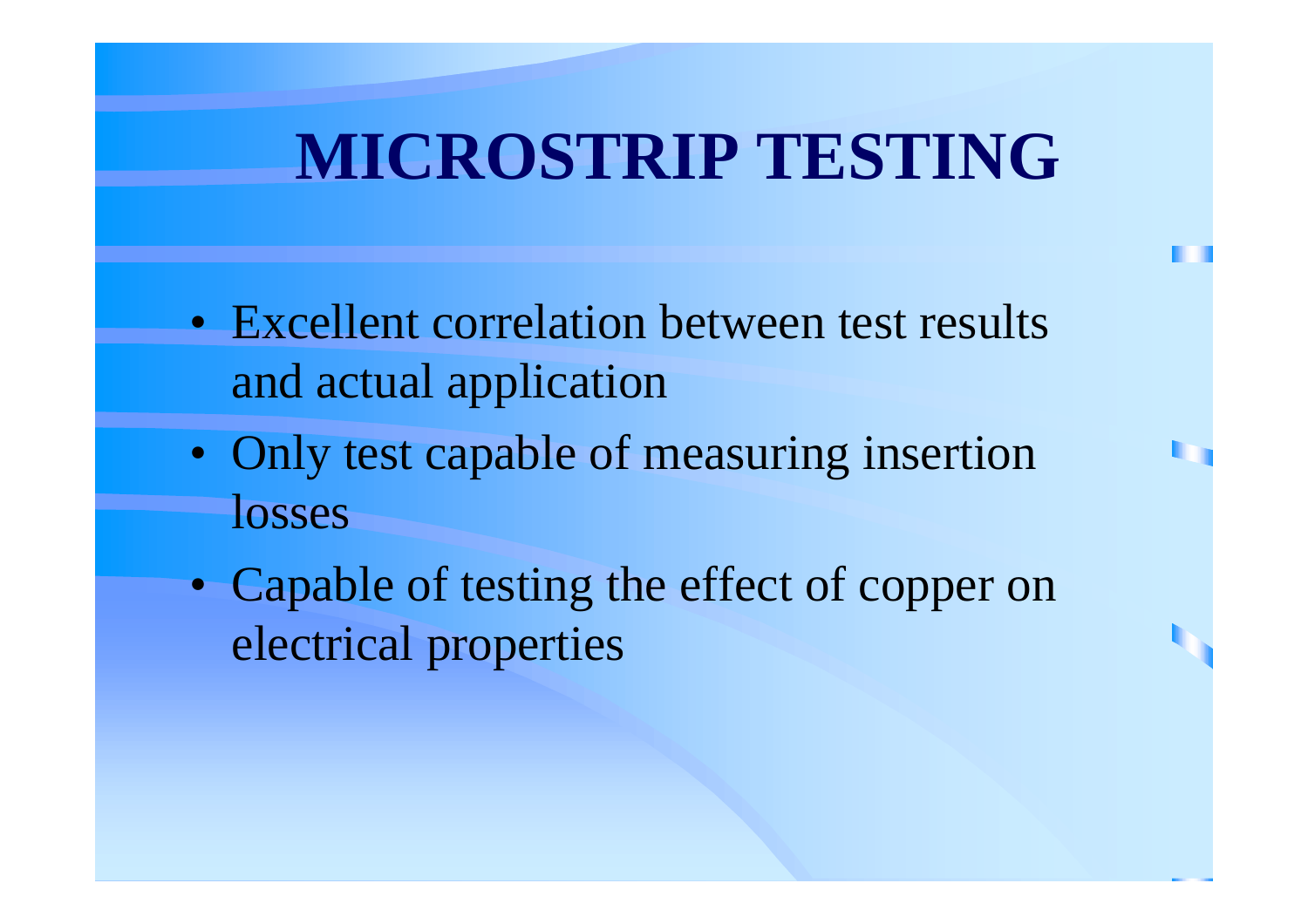# **MICROSTRIP TESTING (Contd)**

- Separate artwork needed for each DT and DK
- Very time consuming and operator sensitive
- Probe gaps optimization is difficult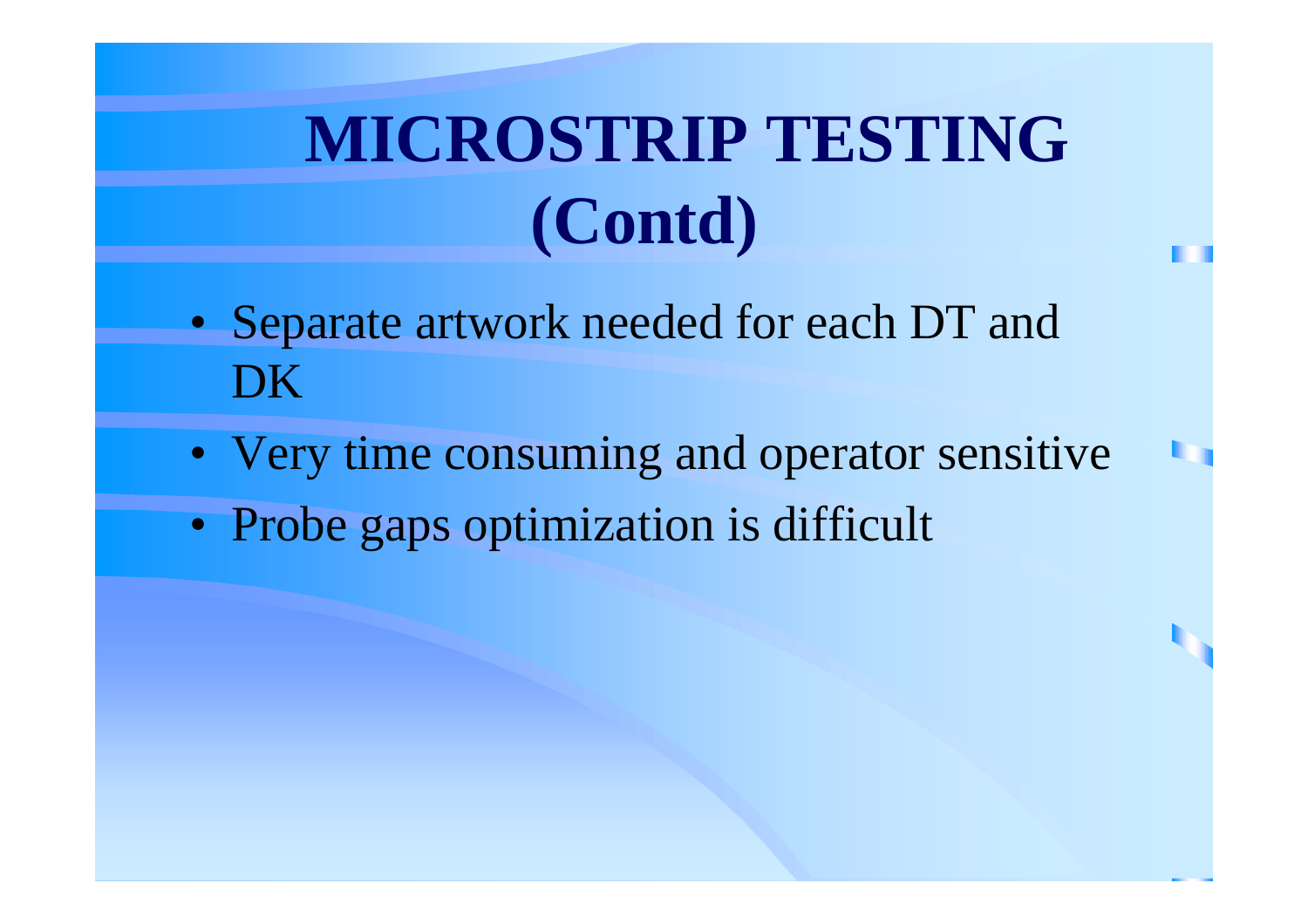# **"BERESKIN" STRIPLINE TEST**

- Very similar to modified stripline test
- Uses 50 ohms impedance probe lines
- Fixture independent of DK and DT
- Test not "artsy"
- Not suitable for <11 mil laminates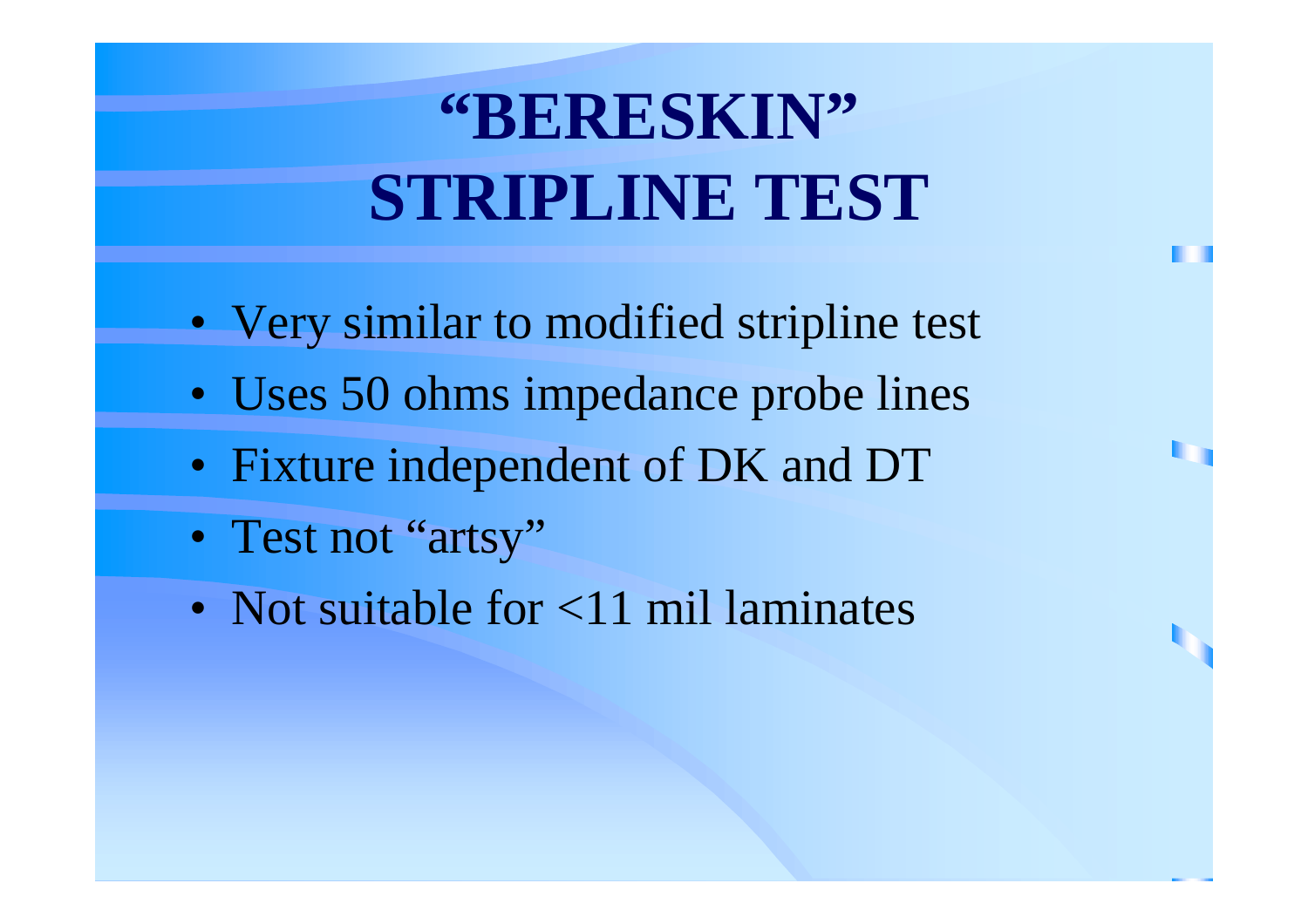## **FULL SHEET RESONANCE (FSR)**

- The entire metal clad dielectric is excited
- The dielectric behaves as a dielectric filled waveguide and the resonant frequency is measured
- The resonant frequency and dimensions of the panel is used to determine K`
- Radiation loss extremely high, hence cannot measure Df (or Q)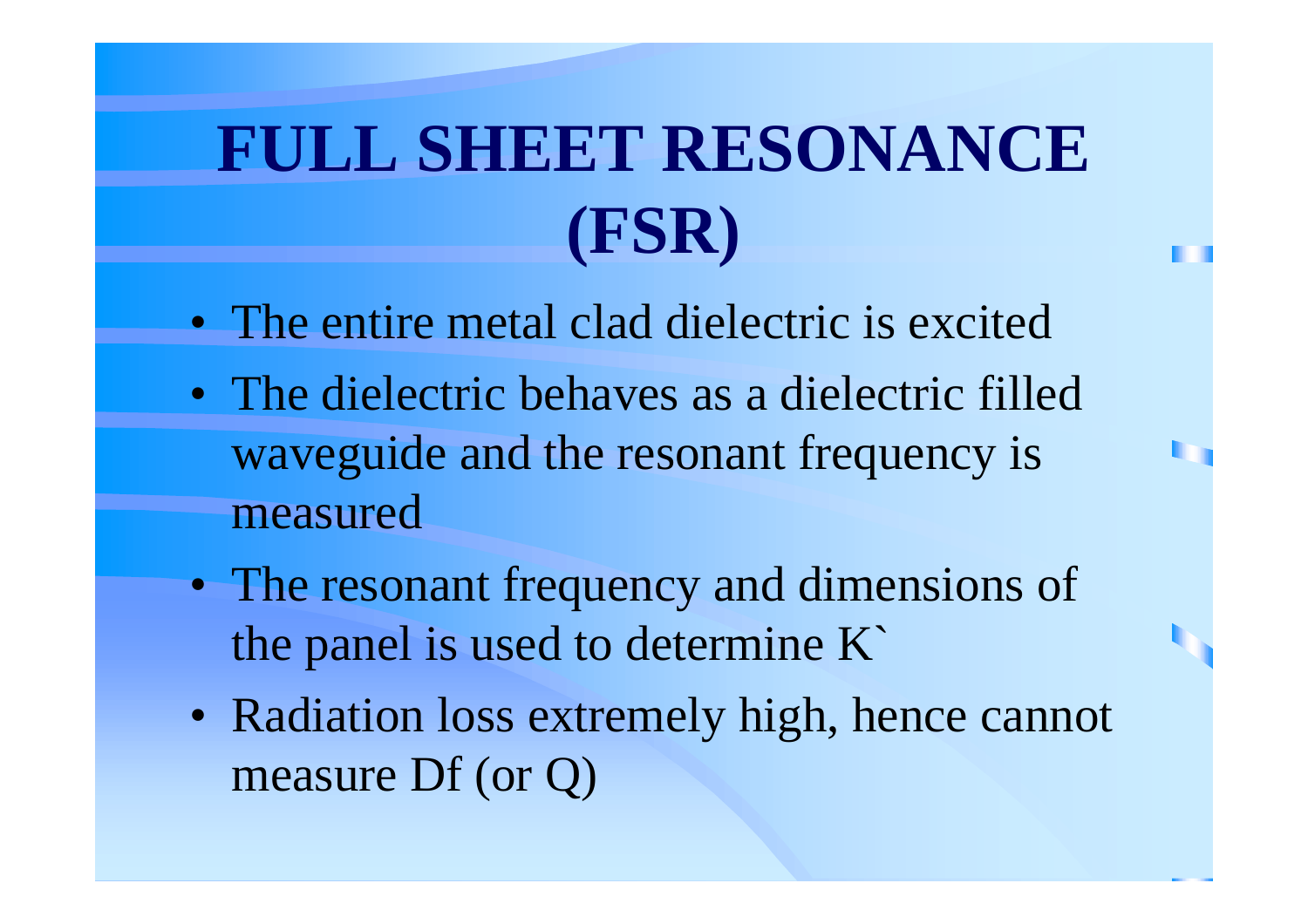#### **FSR TESTING**

- Excellent QC Test for non-standard materials
- Quick, reliable and non-destructive
- Confirms intra-lot consistency and tests the complete laminate, rather than a small fraction of the laminate
- Excellent resolution of DK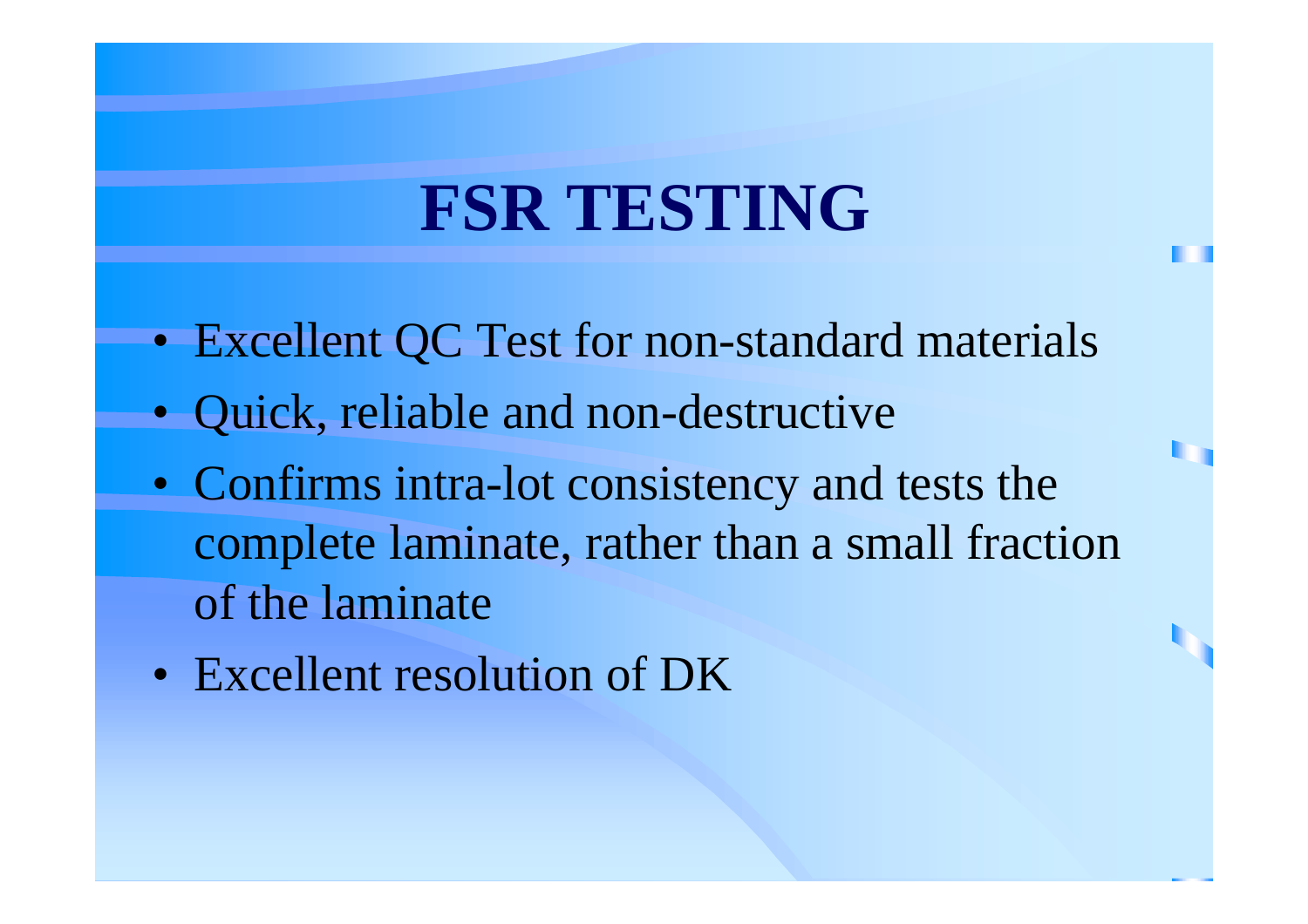#### **FSR TESTING (Contd.)**

- Not suitable for <15 mil laminates
- Cannot measure Df
- Testing performed at 100-300 MHz range
- Test data is a function of panel size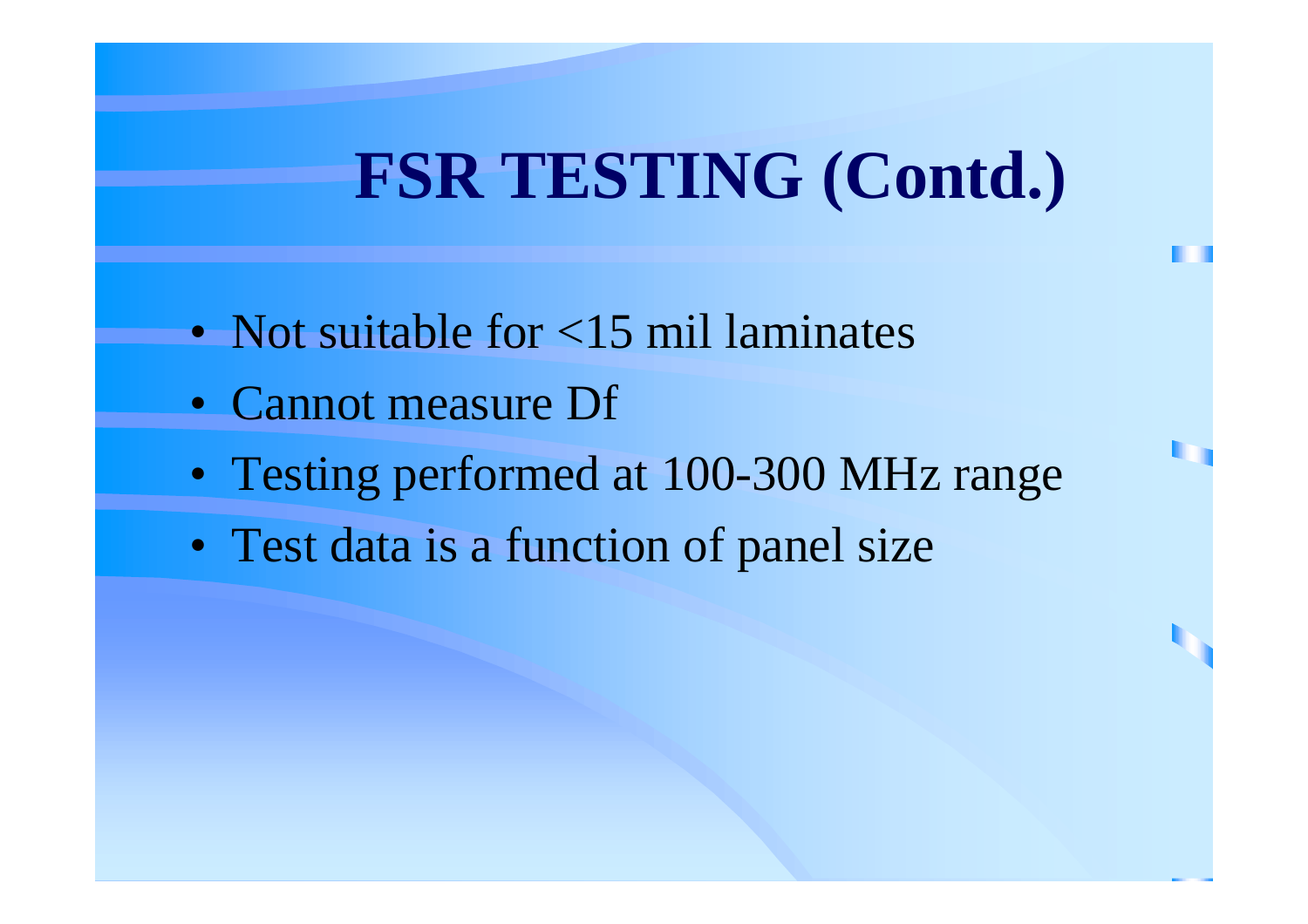## **X-Band Stripline Resonator IPC-TM-650 2.5.5.5**

- Resonator w/length = 2wavelenghts @ 10GHz
- Minimal sample preparation
- Excellent reproducibility, simple equations to obtain DK and Df
- Can obtain value for Df of material
- Accepted industry standard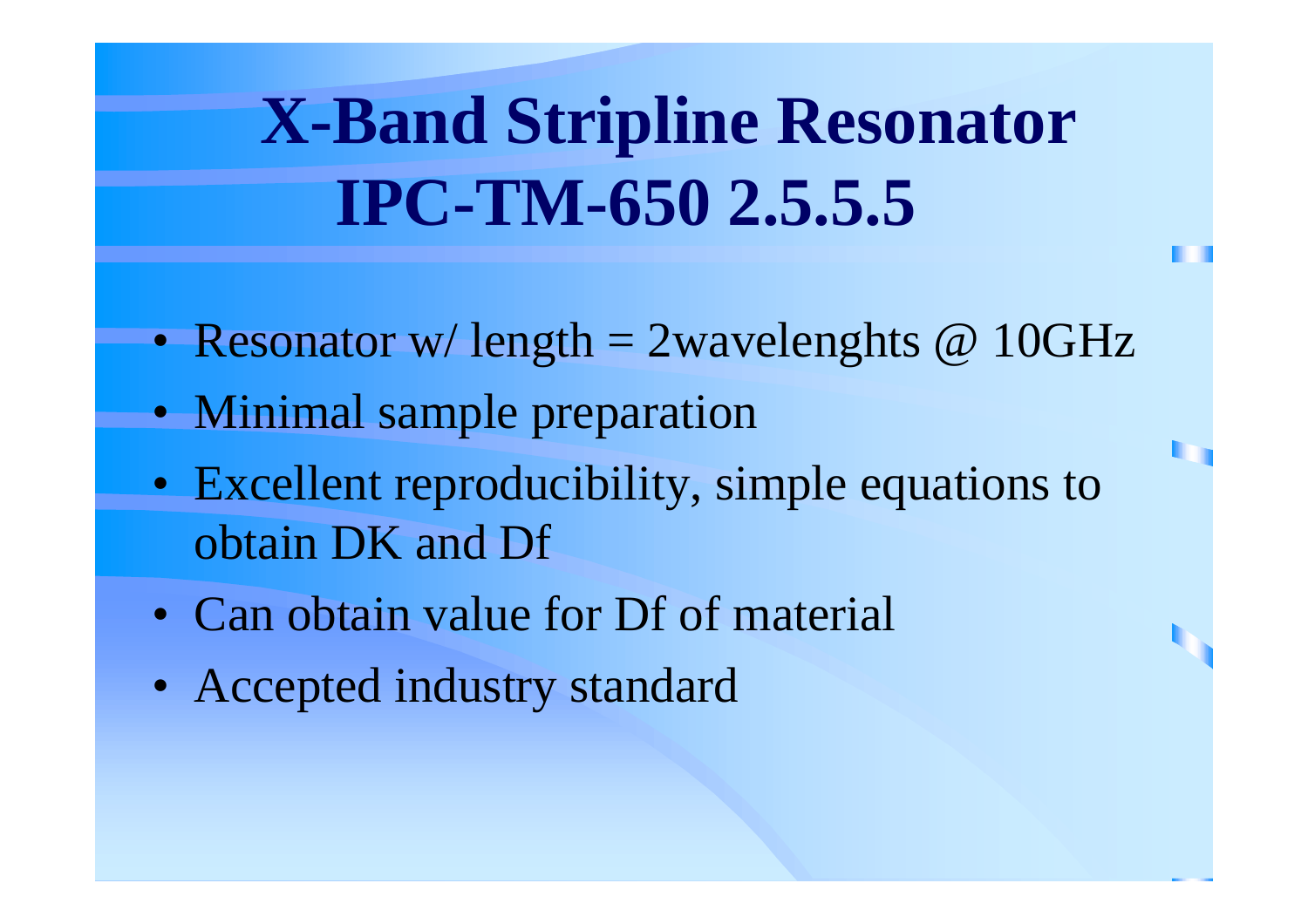**X-Band Stripline Resonator IPC-TM-650 2.5.5.5(Contd)**

- Thickness of ground plane spacing set
- Can't test heavy metal backed laminates
- Test set for freq. of 2.5, 5, 7.5 & 10 GHz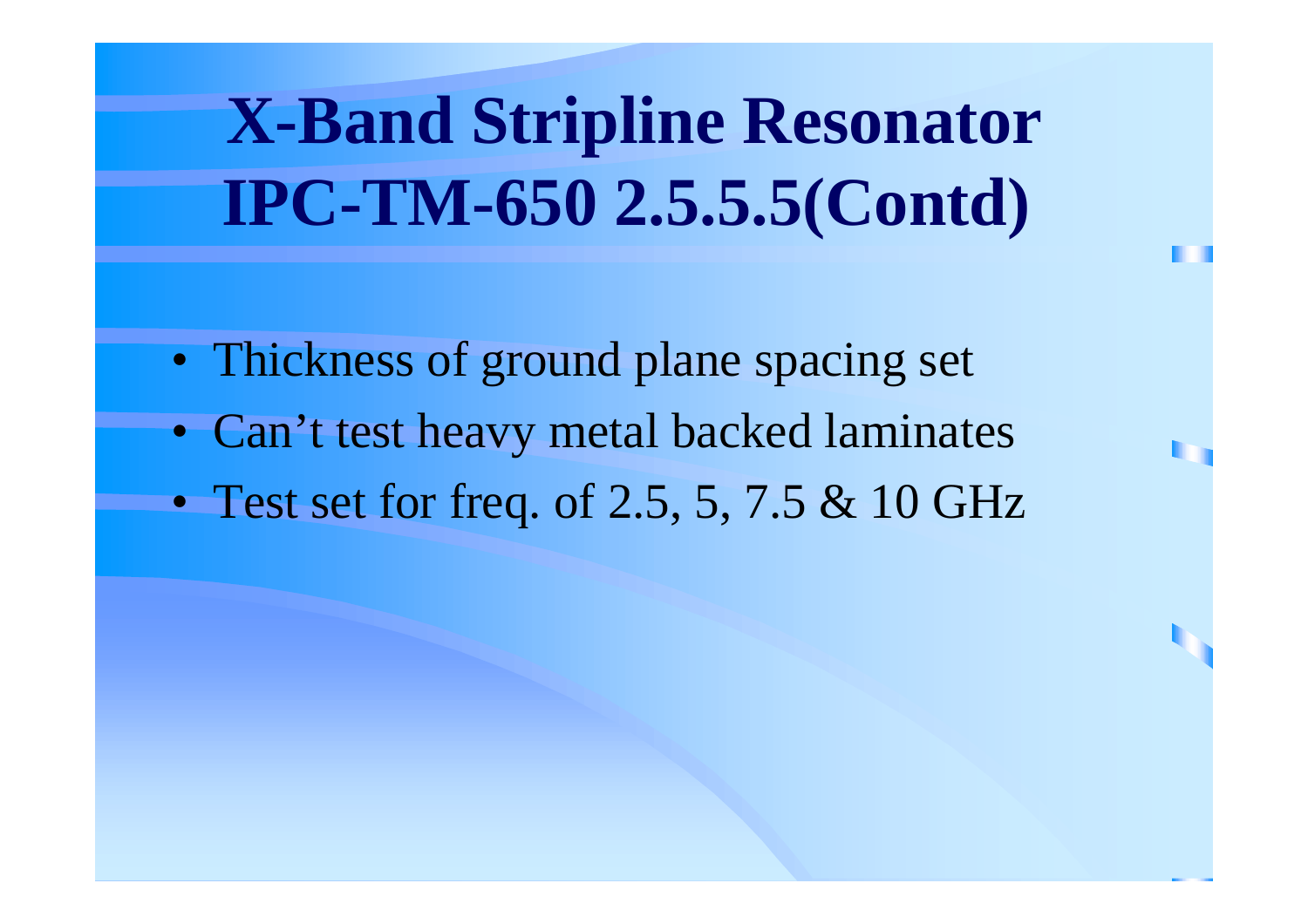# **Modified Stripline Test Proposed IPC-TM-650 2.5.5.X**

- 3" resonator such that resonances occur at intervals of at least 500 MHz
- Can measure Dk & Df from 500 MHz to 15 GHz
- Can test any thickness or heavy metal clad samples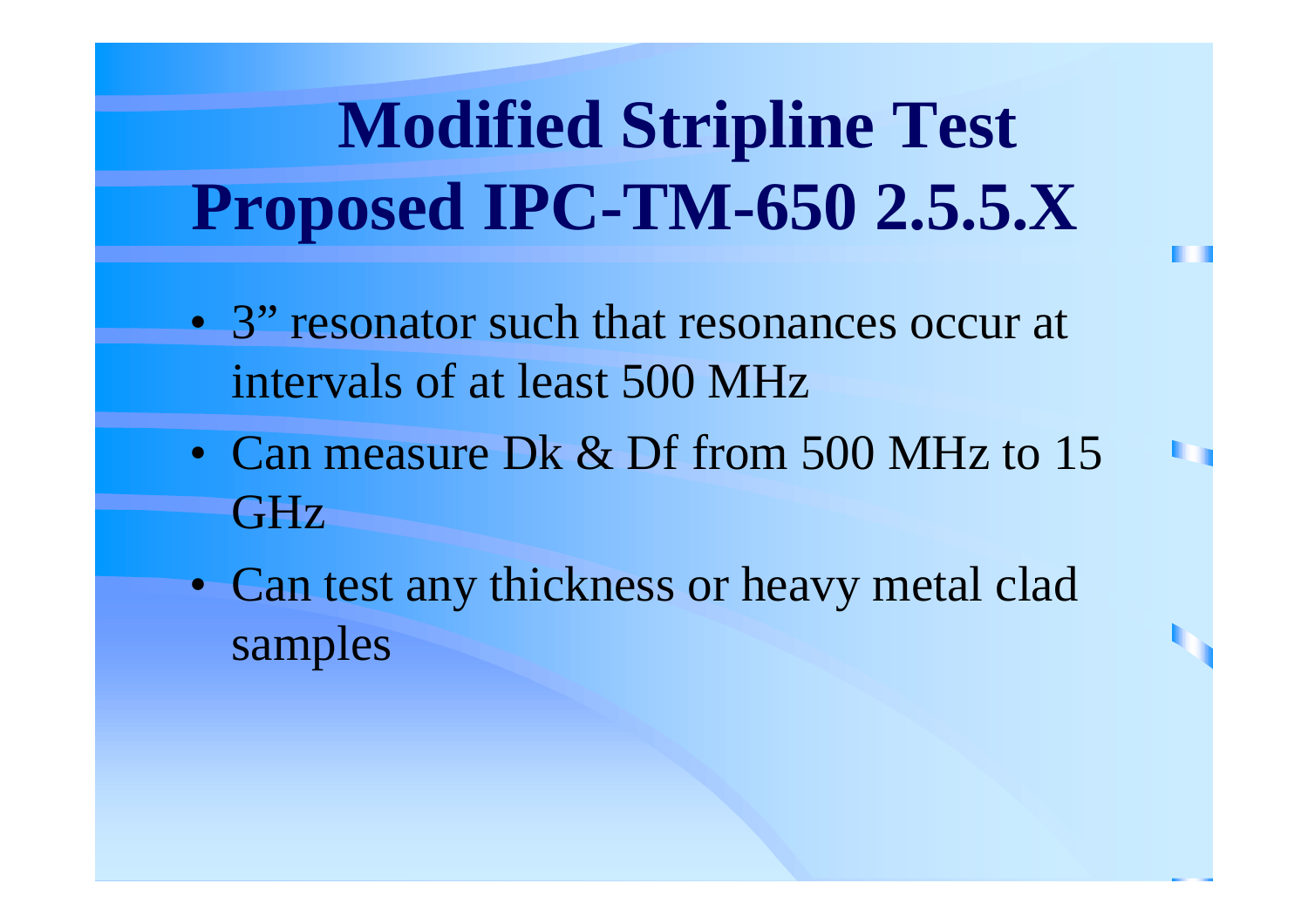**Modified Stripline Test Proposed IPC-TM-650 2.5.5.X (Contd)**

• Complicated setup and test procedure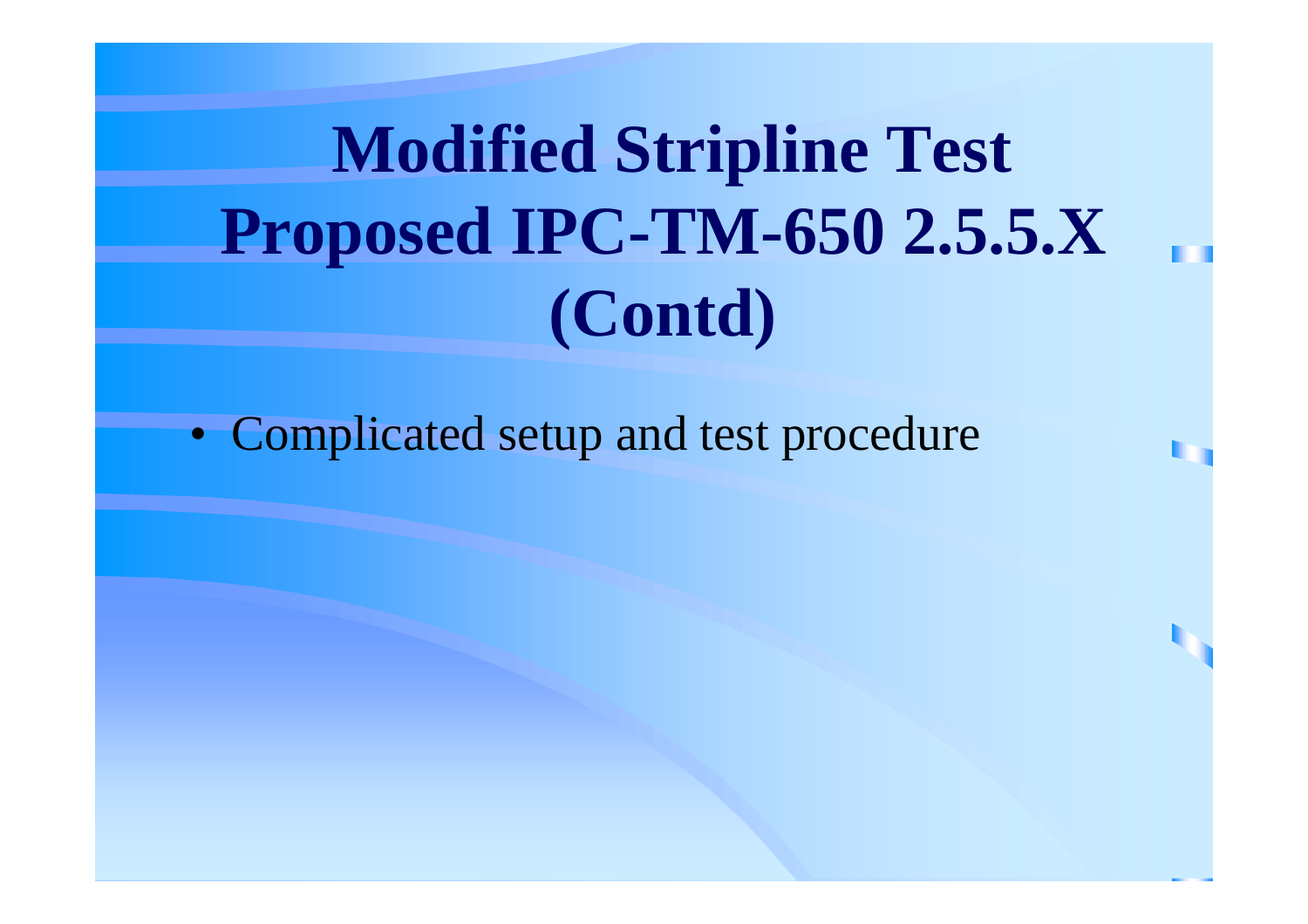### **Waveguide Perturbation Test Method**

- Electric field perturbation that compares results from empty waveguide to that of sample under test
- Can test series of frequencies using multiple waveguides
- Can test anisotropy of material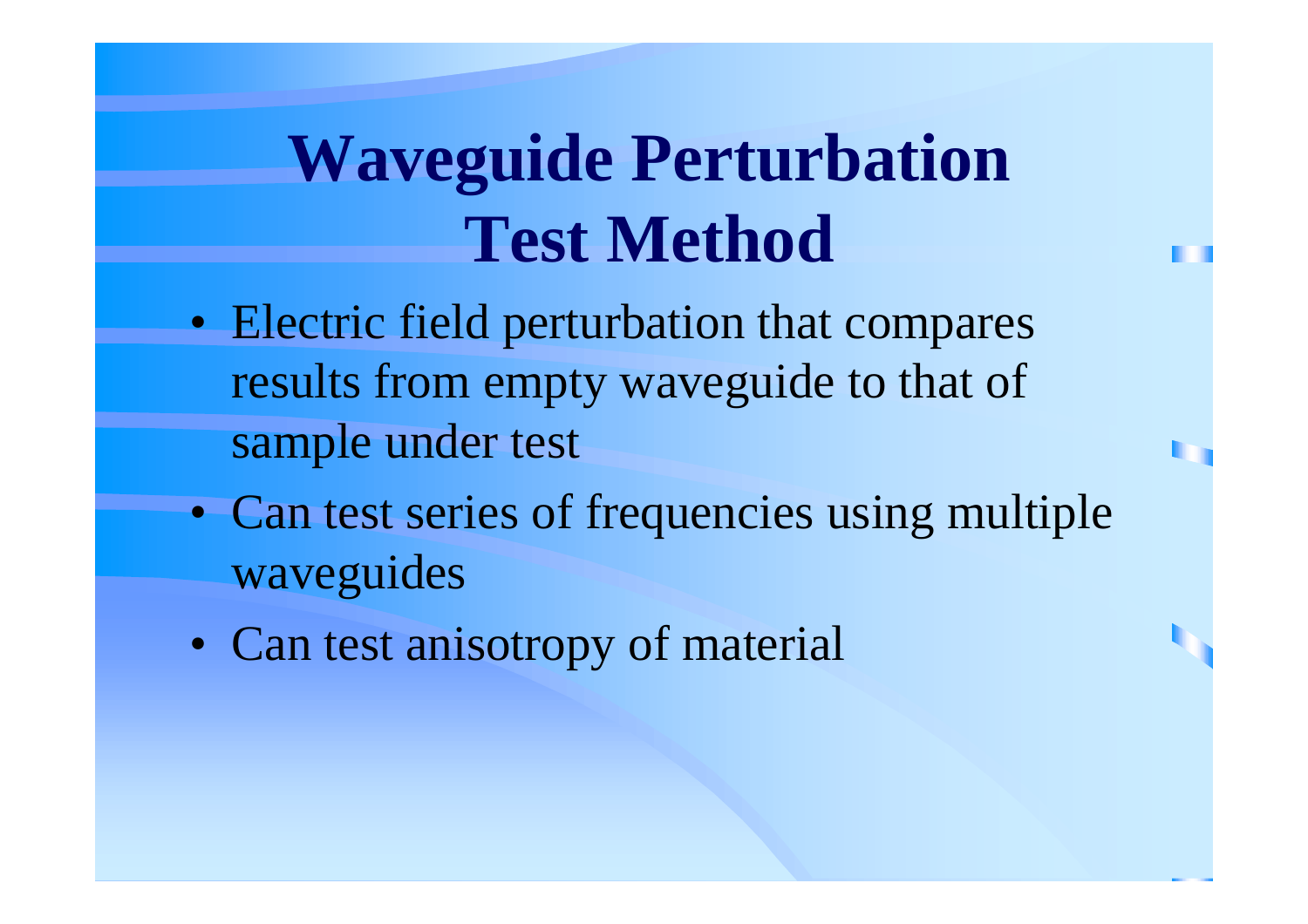**Waveguide Perturbation Test Method (Contd)**

- Requires precise sample size (control to 0.001")
- Complicated algorithms to obtain Dk & Df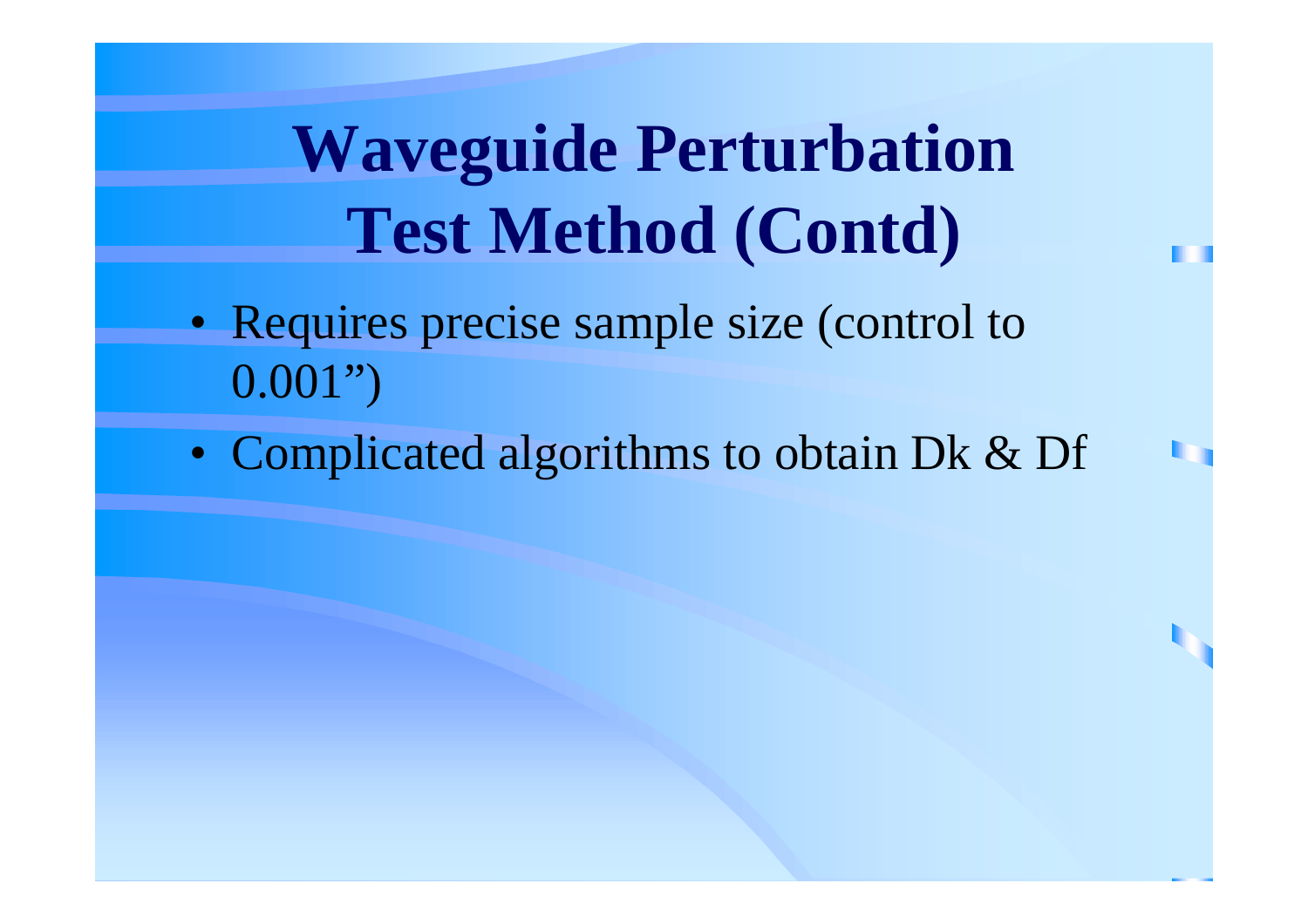#### **SO WHAT DO WE DO?**

- No single test will be suitable for the entire range of products
- 1 MHz and 10 GHz test suitable for "standard" products
- Microstrip test suitable for special R & D projects
- FSR suitable for high Dk and non-binary products